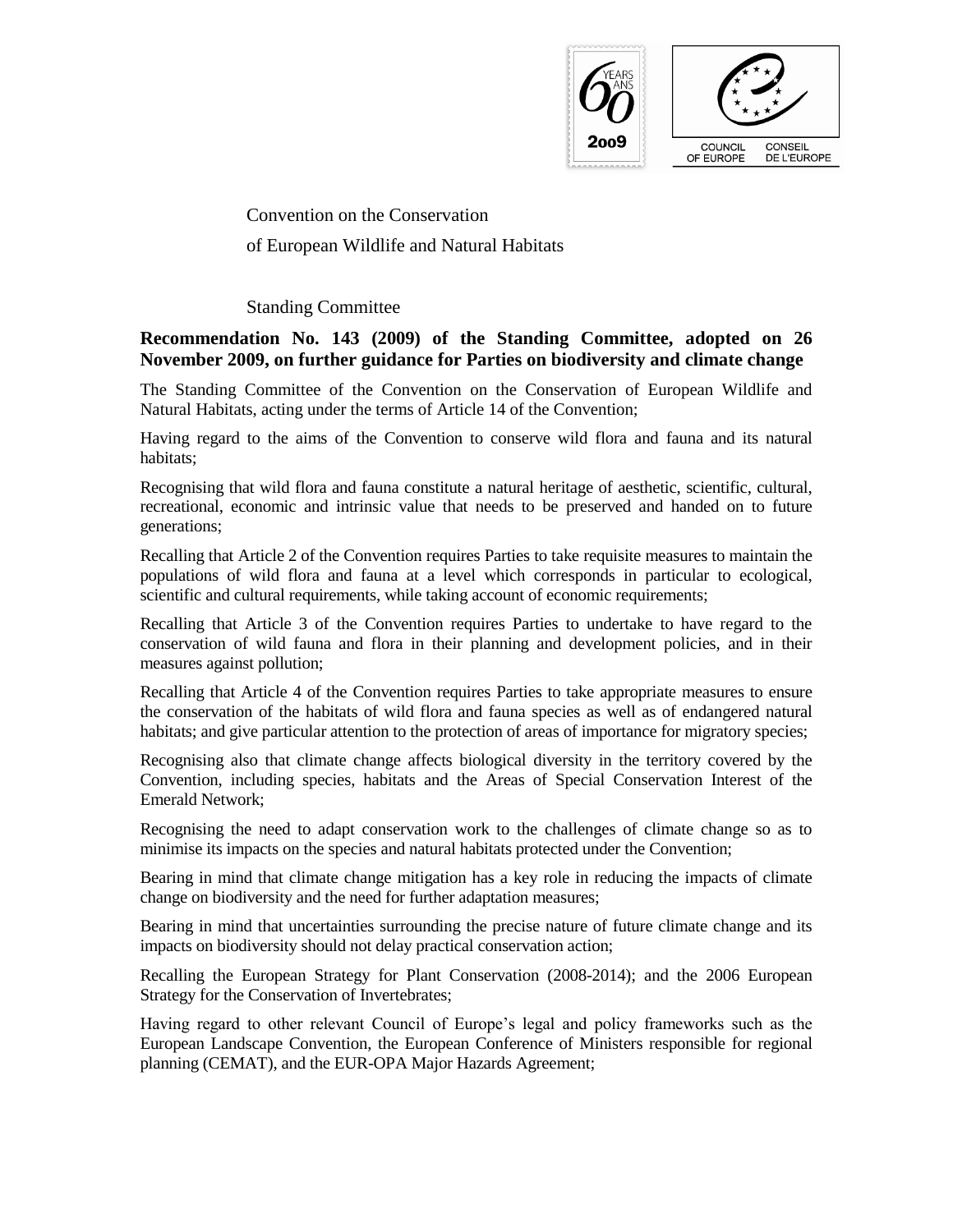Having regard also to Recommendation 1883 (2009) of the Council of Europe's Parliamentary Assembly on "The challenges posed by climate change" and to Recommendation 271 (2009) of the Congress of Local and Regional Authorities of the Council of Europe on "The global challenges of climate change: Local responses";

Recalling also CBD COP Decision IX/16, which urges Parties to enhance the integration of climate change considerations related to biodiversity in their implementation of the Convention;

Recalling further CBD COP Decision IX/18 on the role that protected areas and their connectivity play in addressing climate change;

Recalling the "Main messages" from the CBD Ad Hoc Technical Expert Group on Biodiversity and Climate Change, of June 2009, related to the vital role that biodiversity has to play in adaptations to the adverse impacts of climate change, and including the important contribution of adaptation activities that make use of biodiversity and associated ecosystem services;

Recognising the need to co-operate with the UN Framework Convention on Climate Change (UNFCCC) and to take account of the five-year Nairobi work programme (2005-2010) on impacts, vulnerability and adaptation to climate change;

Recognising the need to co-operate with the Convention on Biological Diversity, the Convention on Migratory Species and its related agreements (Resolution 9.7 on 'The impacts of climate change on migratory species'), and the Ramsar Convention on Wetlands (Resolution X.24 on 'Climate change and wetlands');

Recognising the ongoing work on vulnerability and impacts of climate change on the biodiversity of the Mediterranean sea, carried out under the Barcelona Convention;

Recalling the "*Carta di Siracusa*" on biodiversity, agreed by the G-8 Environment Ministers in April 2009, which includes seven actions on biodiversity and climate, such as to put in place measures "for climate change adaptation of natural and managed ecosystems since spontaneous adaptation is not expected to be sufficient to reduce the impacts on biodiversity at all levels, or on vulnerable ecosystems, or for long-term human well-being".

Recalling the EC White Paper "*Adapting to climate change: Towards a European framework for action*", of April 2009, which includes actions to address biodiversity loss and climate change in an integrated manner to fully exploit co-benefits, as well as the preparation of guidelines to deal with the impacts of climate change on the management of Natura 2000 sites;

Recalling the "*Message from Athens*" issued at the European Commission conference on 27-28 April 2009, with the main issues raised by stakeholders and a number of priorities for future EU action, including the recognition that climate policy needs to be fully complementary with biodiversity policy and these two policy areas must be developed in an integrated manner;

Recognising the work of the EU Ad Hoc Expert Working Group on Biodiversity and Climate Change, and recalling the Discussion Paper "Towards a Strategy on Climate Change, Ecosystem Services and Biodiversity";

Recognising the importance of the work of the European Environment Agency on biodiversity and climate change indicators, and the launch of the European Ecosystem Assessment (EURECA);

Recognising the importance of improved governance and increased synergies among global and regional conventions and organisations dealing with biodiversity and climate change in Europe;

Recalling Recommendation No. 122 (2006) of the Standing Committee, on the conservation of biological diversity in the context of climate change, adopted on 30 November 2006;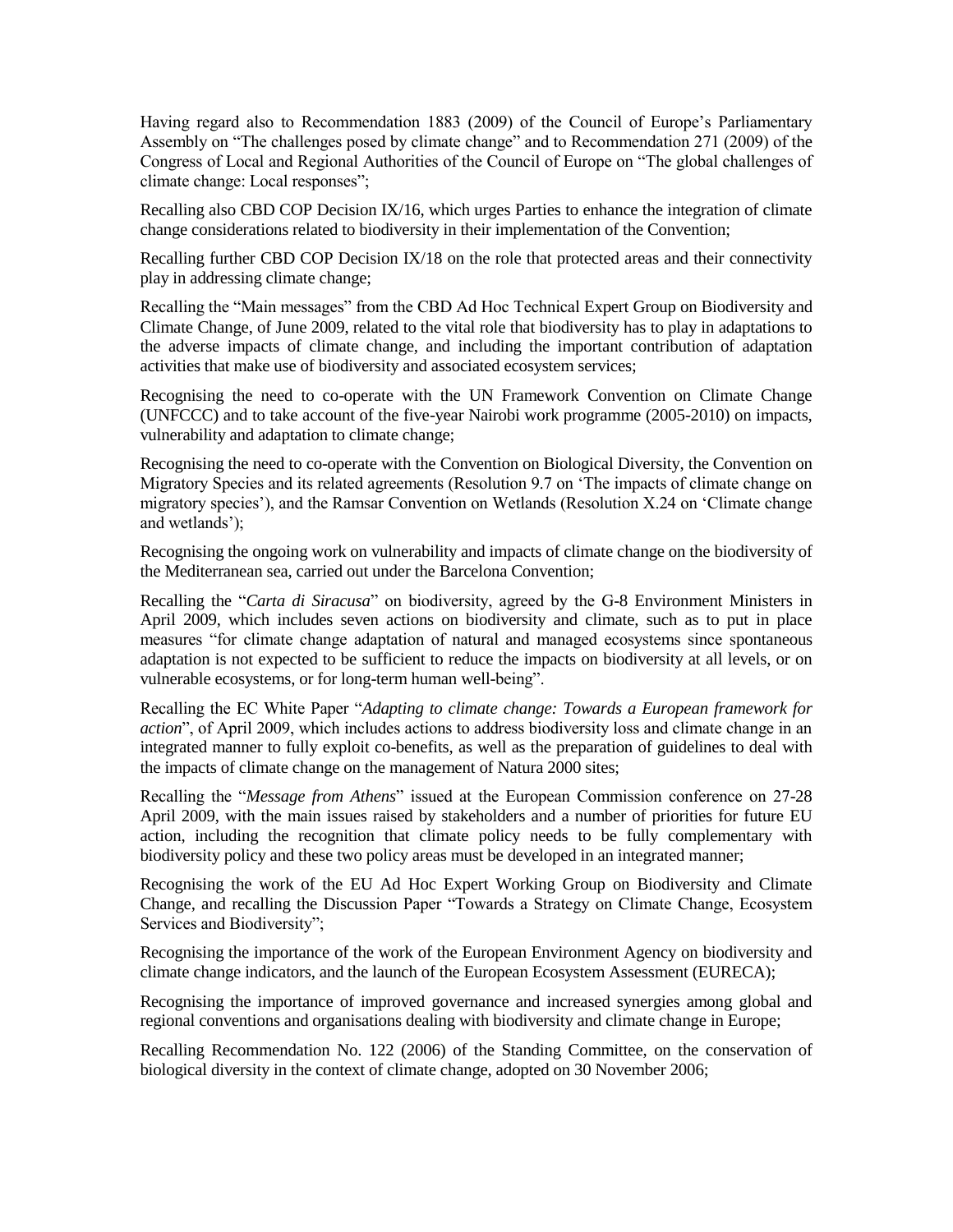Recalling Recommendation No. 135 (2008) of the Standing Committee, on addressing the impacts of climate change on biodiversity, adopted on 27 November 2008;

Welcoming and bearing in mind the following expert reports "*Impacts of climate change on European invertebrates*, by R. Wilson [doc.T-PVS/Inf (2009) 8 rev]; "*The impacts of climate change on plant species in Europe"* by V. Heywood [doc.T-PVS/Inf (2009) 9 rev]; and "*Protected areas and climate change in Europe*" by M. B. Araújo [doc.T-PVS/Inf (2009) 10 rev].

Recommends Contracting Parties to the Convention and invites Observer States to:

- 1. Increase efforts to improve understanding of the linkages between biodiversity and climate change (according to Recommendation 135 (2008)).
- 2. Make full use of the large potential for synergies and co-benefits between biodiversity conservation and climate change mitigation and adaptation, including ecosystem-based approaches**<sup>1</sup>** .
- 3. Ensure that biodiversity considerations, including potential negative impacts, are taken fully into account in climate change adaptation and mitigation policies and measures.
- 4. Develop climate change adaptation activities for biodiversity, taking due account of the proposed guidance set out in the Appendix to the present Recommendation; and
- 5. Continue to engage in the development and application of further guidance to implement the Convention.

\*\*\*

 $\overline{a}$ 

 $1$  Ecosystem-based adaptation uses biodiversity and ecosystem services in an overall adaptation strategy. It includes the sustainable management, conservation and restoration of ecosystems to provide services that help people adapt to the adverse effects of climate change. This is different from the ecosystem approach, which includes twelve steps for the integrated management of land, water and living resources to promote conservation and sustainable use in an equitable way. Source: Report of the Second Ad Hoc Technical Expert Group on Biodiversity and Climate Change «Connecting Biodiversity and Climate Change Mitigation and Adaptation» (CBD Technical Series No. 41, published in 2009).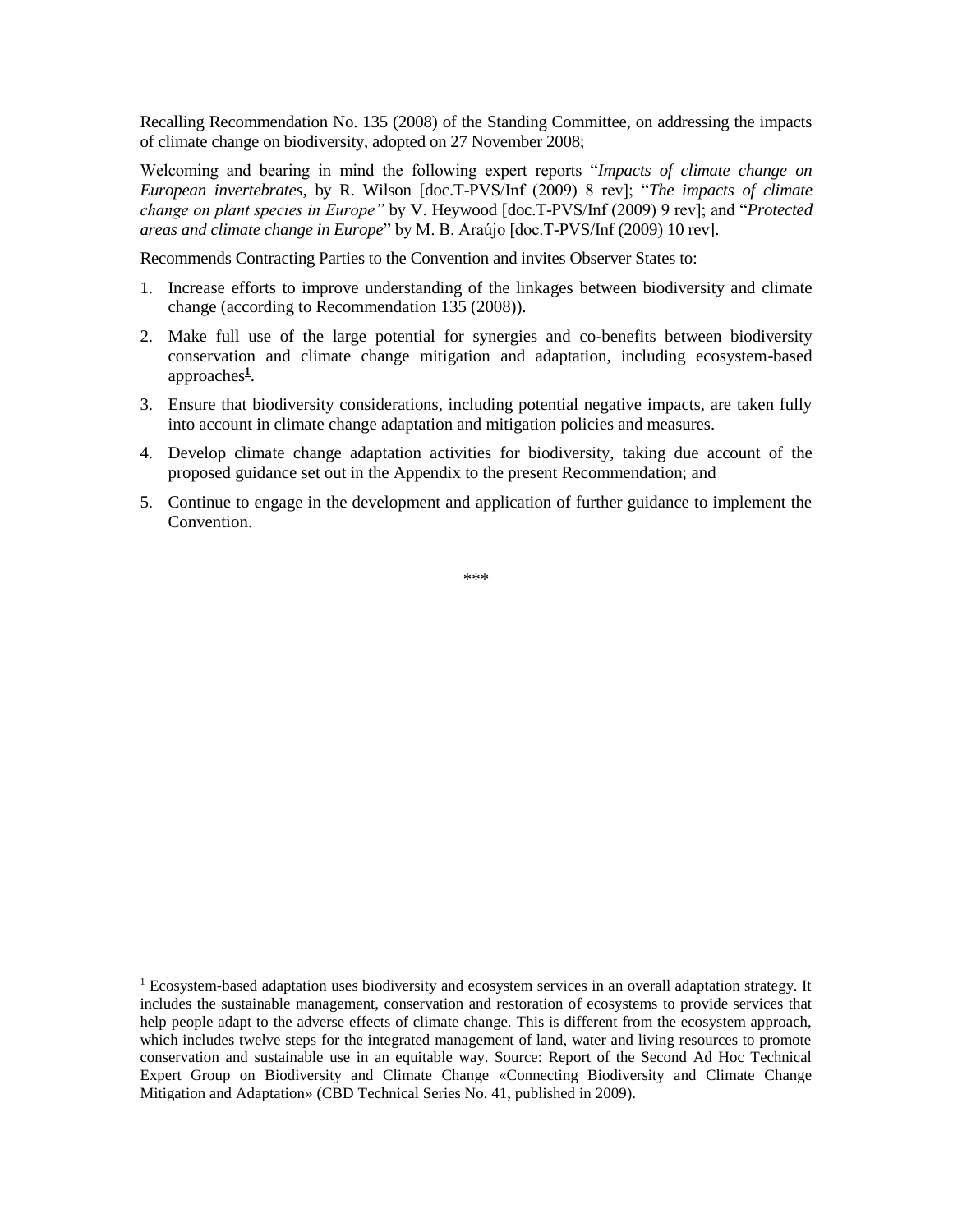#### **APPENDIX**

## **Guidance**

This guidance draws on the expert reports commissioned by the Council of Europe and discussed by the Group of Experts on Biodiversity and Climate Change at its meeting in 2009. The conclusions and recommended actions provided below stem from three separate expert reports and the discussions in the Group of Experts. This guidance complements the suggested actions endorsed by the Standing Committee in 2008 (Recommendation No. 135), which in turn should be further completed and updated in the future, including a potential revision of the proposed recommendations.

Measures that may be considered as appropriate for addressing the impacts of climate change on biodiversity, for the purposes of the application of the Convention, are listed for consideration by Contracting Parties. These measures are offered as examples of action that may be taken by authorities at all levels of governance to address this issue. Other complementary measures may be identified by governments as equally appropriate to their particular circumstances and concerns. Notwithstanding these adaptation measures, there is an urgent need for climate change mitigation actions at local, regional, country and global levels. Effective mitigation is crucial to contain climate change to levels within which we may have a reasonable chance of achieving effective adaptation. However, addressing mitigation lies outside the scope of these recommendations.

The effects of climate change on ecosystems and their biological communities are complex. The impacts of a changing climate on the species and habitats protected by the Bern Convention may differ widely, depending on the species and the interactions with other species and/or their habitats, as well as according to location. The effects that climate change mitigation and adaptation measures, taken in other sectors, can have on species and habitats should also be considered in order to avoid negative impacts.

#### **I. Invertebrates and climate change**

Changes to the life history, population dynamics, distributions and diversity of invertebrates have been observed in response to recent climate change. To minimise losses in invertebrate biodiversity resulting from these changes, there is a need for conservation policy and practice to increase the adaptive capacity of natural and managed systems.

Narrow range endemics are particularly vulnerable to climate change and may have little opportunity to shift their distributions naturally to track suitable climate space. Documenting and conserving the current distributions and habitats for these species is vital if they are to have any chance of surviving climate change. Regions which support populations of many narrow range endemic species and species which are unlikely to be able to shift their distributions naturally in response to climate change include Atlantic and Mediterranean islands, and southern and central European mountain ranges.

#### **PROPOSED ACTIONS<sup>2</sup> :**

 $\overline{a}$ 

## **Conserve, and where possible expand, heterogeneity**

I.1. Maintain and, where possible and ecologically appropriate, add large areas and networks of heterogeneous habitat, in order to: (i) protect large invertebrate populations with low risk of local extinction; (ii) be prepared for changes to the habitat associations of species in a

 $2$  These recommended actions are based on the report by R. Wilson "Impacts of climate change on European invertebrates, documentT-PVS/Inf (2009) 8.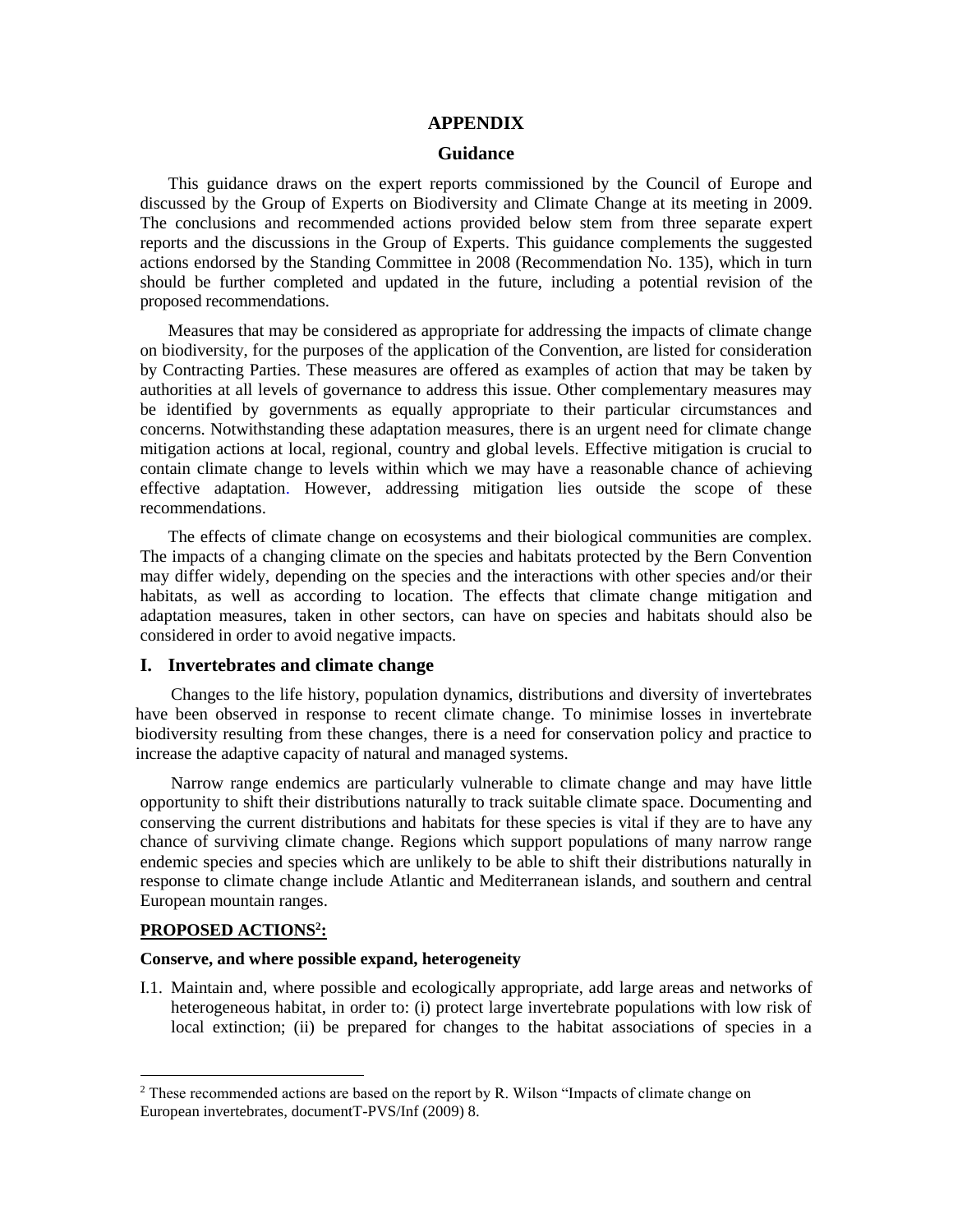changing climate; and (iii) provide buffering capacity against the impacts of extreme climatic or climate-related events (e.g. fire).

# **Conserve existing populations**

- I.2 Conserve existing populations of threatened invertebrate species in a range of habitats and locations across their geographic ranges. Focus efforts to conserve existing populations of species within existing high biodiversity areas and protected area networks, such as Emerald and Natura 2000 sites across Europe.
- I.2 bis Develop understanding and practical application of the management of micro-habitat and micro-climate conditions for the conservation of invertebrates at current locations, in order to increase resilience against climate change.

### **Minimise threats to invertebrate biodiversity**

- I.3. Minimise threats which interact with climate change to threaten invertebrate biodiversity, including land-use intensification, abandonment of traditional farming and forestry, wetland drainage, urbanisation, pollution, and the spread of alien invasive species. As a priority, minimise these threats in systems which support the most vulnerable invertebrates, including:
	- Mountains, natural and semi-natural grasslands, old growth forests, the Mediterranean biome, wetlands (including peatlands, freshwater lakes, ponds and rivers) and marine benthic systems.
	- Atlantic and Mediterranean Islands, and southern and central European mountain ranges.

# **Facilitate range shifts**

- I.4. Establish or maintain landscape-scale networks of natural and semi-natural habitat in order to increase the chances that species can shift their distributions naturally, because many invertebrates will need to expand their distributions to higher latitudes or elevations in order to survive climate change.
- I.5. Achieve landscape-scale ecological networks through measures including protection and active management of existing habitats, restoration of degraded habitats, and sustainable management of areas separating existing protected areas.
- I.6. Consider assisted colonisation by planned conservation interventions for the conservation of species whose current distributions are unlikely to support them in the long term, and which are unlikely to reach identifiably suitable habitat and climatic conditions outside their current ranges, taking due account of potential impacts of translocation activities on species and habitats in the target area.

# **Monitor and research**

- I.7. Undertake increased monitoring and research into the responses of invertebrates and ecological systems to climate change, which is crucial to provide an evidence base for making decisions about policy and management, and include the following key areas:
	- Document species distributions, habitat requirements, and climate associations for poorly known invertebrate species and regions as baseline data to predict likely responses to climate change and other environmental drivers, and to permit recommendations to be made regarding their conservation.
	- Test the independent and interacting roles of climate change and other threats in driving observed changes to the population dynamics and distributions of invertebrate species,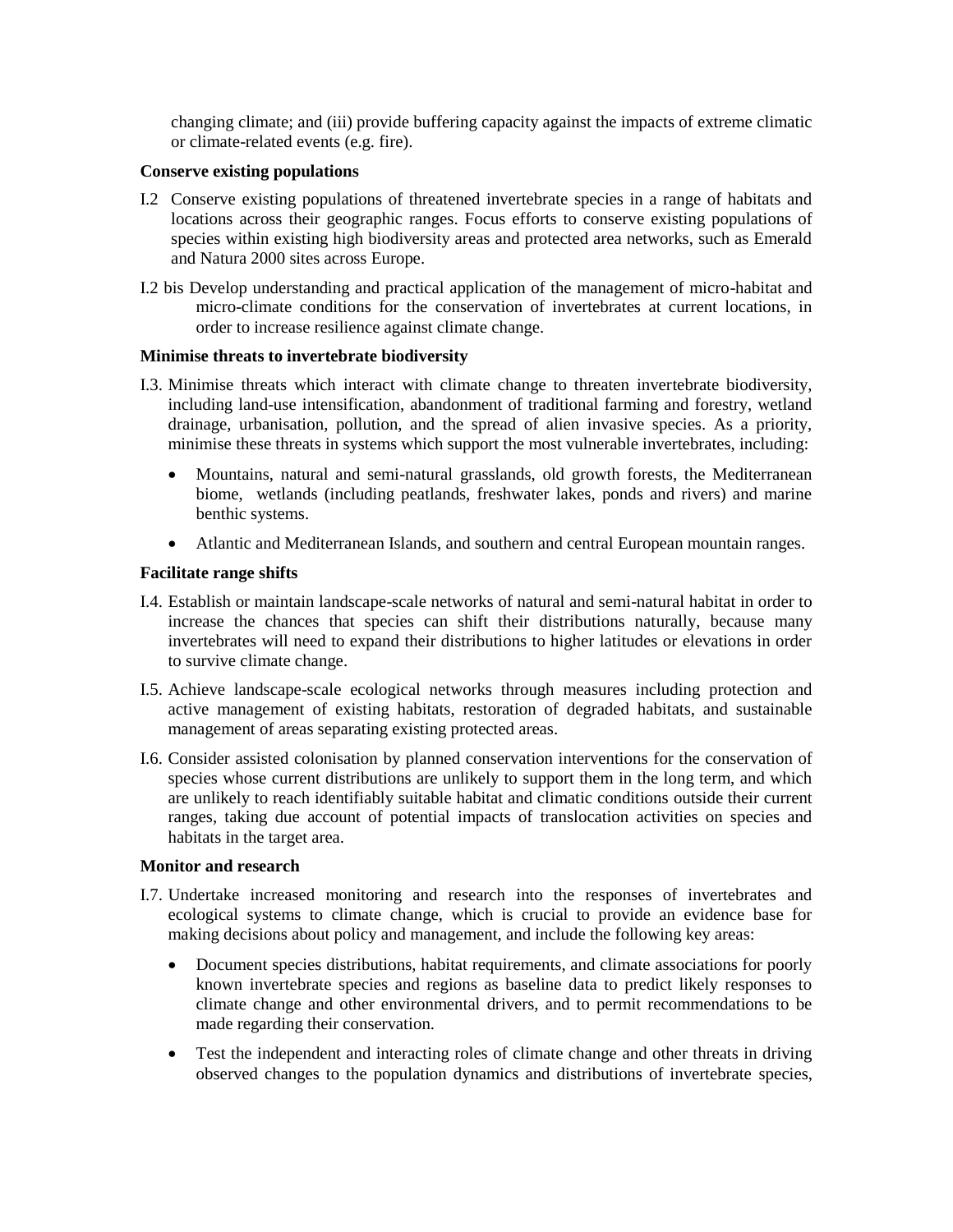which will help to identify underlying causes, project future ecological responses, and prioritise systems and approaches for adaptive management.

 Monitor responses of invertebrates to climate change in order to detect changes to the relative vulnerability of different species, and to ensure that resources are focused towards priority species and systems.

#### **II. Plants and climate change**

All available evidence points to the high probability that plant diversity in Europe, both at the landscape and ecosystem level, and at the species and population level will be severely impacted by climate change over the course of this century, interacting with other forms of global change such as population growth and movement and changes in disturbance regimes.

The impacts will not be uniform. Some regions will experience moderate changes and turnover of species, while others may expect serious disruption of existing ecosystems and their replacement with novel assemblages of species and the loss of considerable numbers of currently rare and endangered species in specialised habitats, such as high mountains.

Many species that are not currently threatened or on national Red Lists may be put at risk by climate change or threatened with extinction through lack of suitable niches into which to migrate. While we have developed increasingly sophisticated tools and modelling procedures, very considerable uncertainty remains about species migrations and habitat change at the local scale. It is very likely that there will be a substantial rise in the number of invasive species with serious effects on particular habitats.

While recognising that the Bern Convention, the Habitats Directive and individual countries have made major progress in determining which species require priority action through habitat conservation and the creation of ecological networks, implementation is not yet complete, especially in terms of area management and species-level conservation.

Given that baseline data are still far from complete, it is difficult to determine appropriate targets for action. There is a need for a major expansion of monitoring systems to keep the effectiveness of the Emerald and Natura 2000 networks, and the threat status of listed species, under constant observation and review. The European Strategy for Plant Conservation (ESPC), as a comprehensive tool for plant conservation, constitutes a relevant framework to address the issue of plant conservation in the face of climate change.

#### **PROPOSED ACTIONS<sup>3</sup> :**

#### **In situ species conservation**

 $\overline{a}$ 

- II.1. Undertake an urgent review of the *in situ* conservation needs of all threatened European species, not just those listed in the Bern Convention/ Habitats Directive.
- II.1 bis Incorporate the likely impacts of climate change into the assessment of threatened status of species in national Red Books or Lists.
- II.2. Prepare a conservation statement for all threatened species and take steps to accelerate the preparation and implementation of species action, management or recovery plans, as appropriate.

<sup>&</sup>lt;sup>3</sup> These recommended actions are based on the report by V. Heywood "The impacts of climate change on plant species in Europe", document T-PVS/Inf (2009) 9.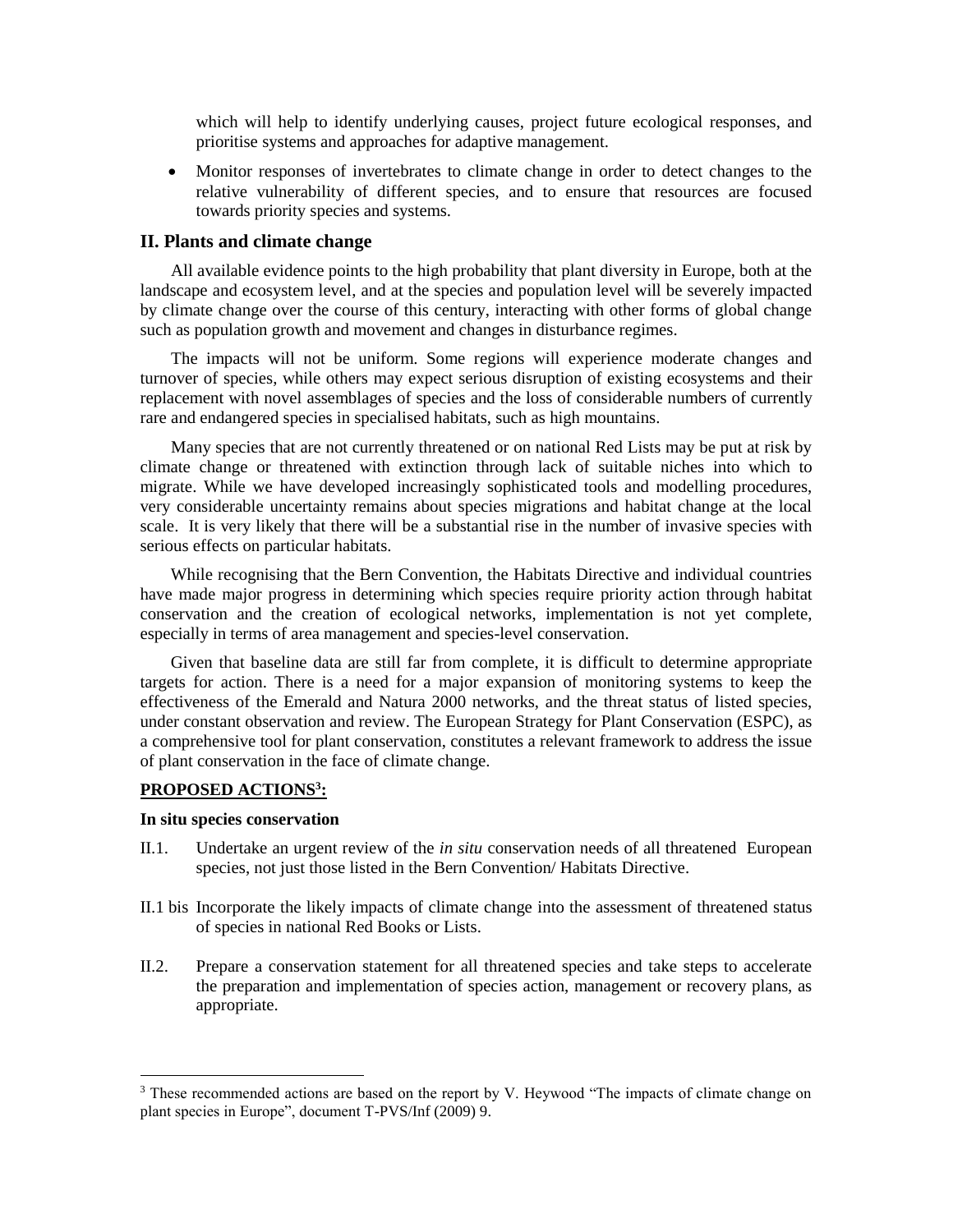- II.3. Review the state of country recovery planning for listed species and formulate management or recovery plans for those that are not so far covered.
- II. 3 bis Put in place a supra-national monitoring scheme in order to follow the evolution of species chorology across borders.
- II.4. Consider management interventions to facilitate species dispersal into suitable areas e.g. for species restricted to specific microhabitats such as cliff and rupicolous plants.
- II.5. Assess the need, within the global context of conservation strategies, for population reinforcement, *inter situs* and human assisted translocation of species that are threatened with extinction and not likely to survive in their current distribution in the face of climate change, and prepare a list of candidate species after careful weighing of potential risks and benefits.
- II.6. Assess the effectiveness and sustainability of Plant Micro-reserves (PMR) over the medium to long term.
- II.7. Explore conservation outside protected areas, notably in important areas for plant conservation as defined in the GSPC, and consider a significant expansion of off-site arrangements such as easements, set-aside, incentive-based schemes, local conservation strategies and public and private collaboration for conservation.

### **Ex situ species conservation**

- II.8. Assess the coverage and quality of existing seed banks and botanic garden collections so as to fit conservation purposes, take steps to strengthen and improve their networks, and ensure sufficient genetic diversity within available seed and plant collections.
- II.9. Take urgent action to collect and store propagules of the majority of Bern Convention and most threatened European species that are not at present covered by such collections, either as living collections or as seed, and enhance the quality of sampling of those that already exist.

# **Predicting the impacts of climate change**

- II.10. Apply bioclimatic modelling at least to all Bern Convention listed species and countries, and consolidate the information obtained from published modelling studies so that the results can be easily searched on a species by species basis.
- II.11. Supplement bioclimatic modelling by the application of other criteria for identifying taxa vulnerable to climate change

# **Invasive species**

- II.12. Make important efforts to prevent the introduction and establishment of new invasives, through understanding vectors and pathways responsible for invasive species establishment, risk assessment, risk analysis, horizon scanning for potential new invasives, early warning systems, codes of conduct and control strategies.
- II.13 Encourage the wide adoption of the 2008 Bern Convention *Code of Conduct on Horticulture and Invasive Alien Species*, given that horticulture is identified as the main pathway for invasion.

# **III. Protected areas and climate change**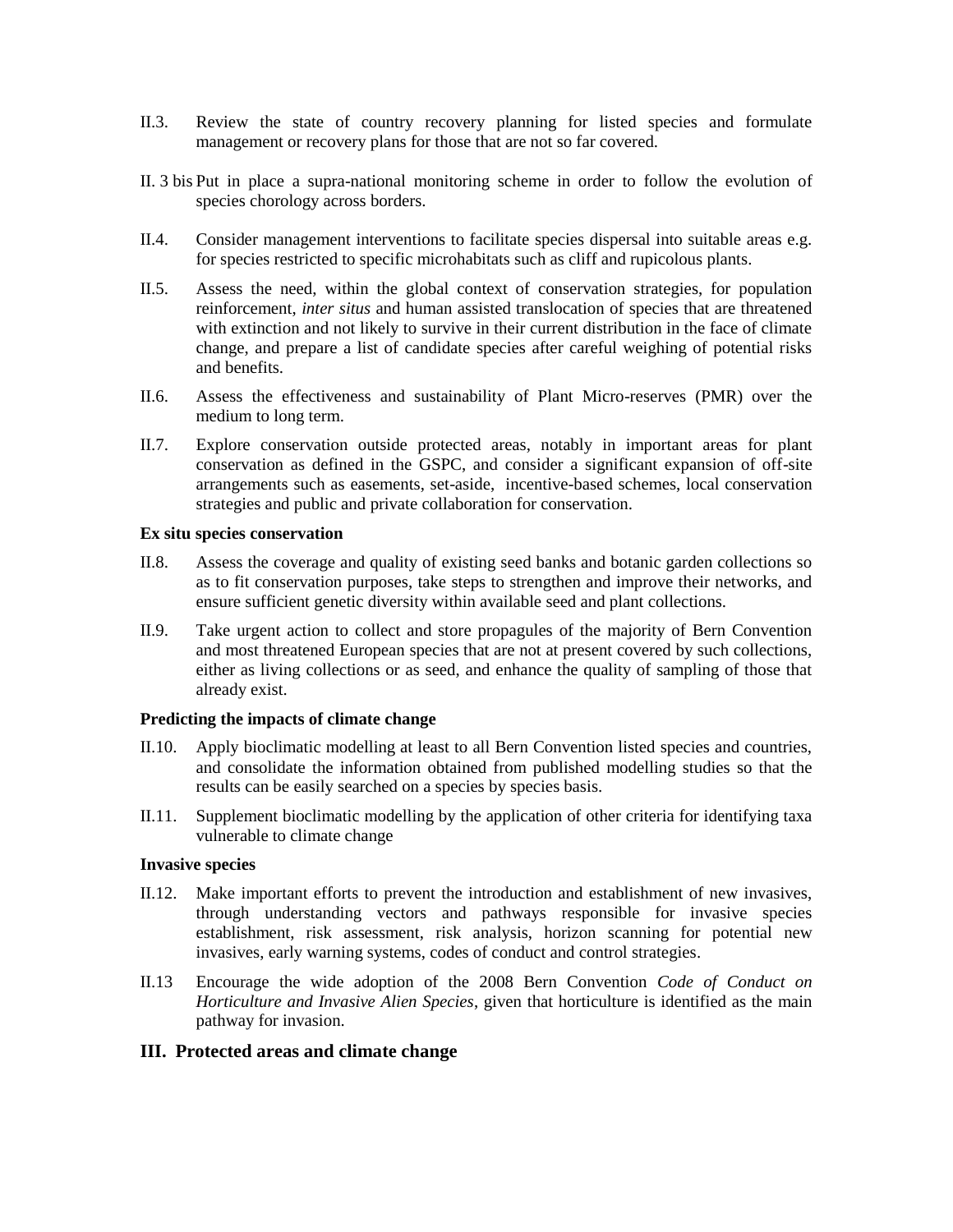European protected areas and European–wide networks of conservation areas are severely threatened by climate change. Up to  $52\% \pm 12.1$  of European vertebrates and plants are forecasted to lose suitable climate within existing protected areas by 2080.

Conventional views on protected-areas planning assume that successful conservation is achieved by safeguarding protected areas from the processes that threaten their existence. However, it is evident that conservation strategies, in order to be effective, need to mitigate impacts of climate change in addition to providing sustainable management of habitats and ecosystems.

Classification of Emerald and Natura 2000 networks is based on the presence of species and habitats of European concern. With climate change, species may move away from these areas but more fundamentally, changes in species priorities are expected. Both changes in the distribution of species and the changes in the identities of the species of European concern, require iterative, evidence-based and integrated approaches.

## **PROPOSED ACTIONS<sup>4</sup> :**

- III.1. Ensure that existing protected areas are adequately managed and monitored so that they are in as healthy a state as possible before climatic and other change intensifies.
- III.2 Implement protected areas management to increase their resilience to climate change. This may include both on-site actions and management of the wider landscape to maintain ecosystem processes and functions.
- III.3 Take a long-term view in protected-areas management plans, and include actions for climate change adaptation (for periods up to 20 to 50 years, depending on the speed with which ecosystem changes are expected). Use adaptive management strategies and prevent the maintenance of ill-adapted habitats.
- III.4. Ensure the development of a sufficiently representative and connected network of protected areas so as to allow for species dispersal and settlement in new suitable sites as a consequence of climate change. In a context of great uncertainty, such a network would constitute an insurance policy to provide protection for most endangered species and habitats.

Improve protected area networks on the basis of further continuous research and monitoring to take account of climate-related changes in species distribution and habitat quality and consequential changes in community composition.

- III.5. Connect protected areas into functional ecological networks to allow the movement of species between them. Techniques include, as appropriate, buffer zones, stepping stones, corridors, and measures to reduce habitat fragmentation.
- III.6. Carry out integrated management of the wider countryside to alleviate the overall pressure on biodiversity and facilitate movement of species between conservation areas, as species dispersal is likely to be the most important mechanism of species adaptation to climate change.
- III.7 Consider the following possible mechanisms for implementation of off-protected-areas management:
	- regulatory prohibitions and requirements,

 $\overline{a}$ 

<sup>4</sup> These recommended actions are based on the report by M. Araújo "Protected areas and climate change in Europe", document T-PVS/Inf (2009) 10, and on the report by V. Heywood "The impacts of climate change on plant species in Europe", document T-PVS/Inf (2009) 9.